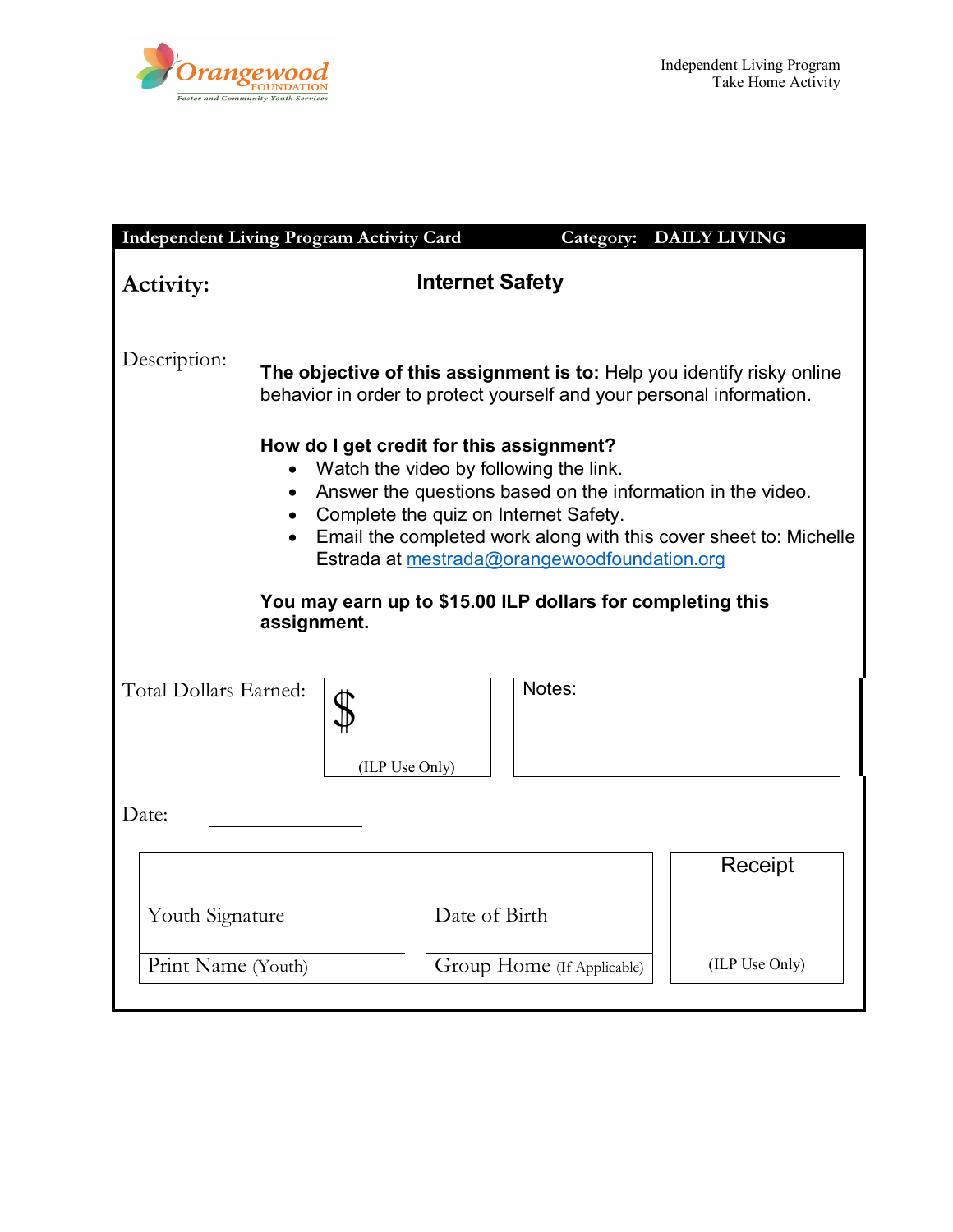

## **What is Internet Safety?**

Practicing internet safety means individuals protecting themselves and personal information from online harms and risks that could lead to unsafe situations or even jeopardize mental and physical wellbeing.

## **Why is Internet Safety important?**

It is important to know how to use the internet in a safe, kind, and useful way. Sometimes people can get carried away by it because, as a society, we are immersed in this lifestyle of communicating, working, and entertaining ourselves using the internet. Nevertheless, we should remember to take care of our personal information while also being kind and courteous to others. The things we each decide to send, post, or share stays out there forever, and it can tell others something about you. Remember that a possible boss or coworker could see your postings in the future and ask yourself if you'd be ok with that. You never know if companies could be looking at your public accounts to make a final decision; it could jeopardize your opportunity for a position. Never share your address, phone number, social security number, or driver's license.

- It is also important to be kind; remember that your words matter and they can seriously impact someone's life. If you would not say it to them in person, don't say it online. Cyberbullying is defined as using electronic communication to bully someone by sending intimidating, mean, or threatening messages. You never really know what people are going through in their personal lives; your words could be harmful to them.

## **TO COMPLETE ACTIVITY**

• Watch this video on Internet Safety  $@$  watchwellcast:

<https://youtu.be/yrln8nyVBLU>"Safe Web Surfing: Top Tips for Kids and Teens"

• Answer the questions on the following page using the knowledge you learned in the video.